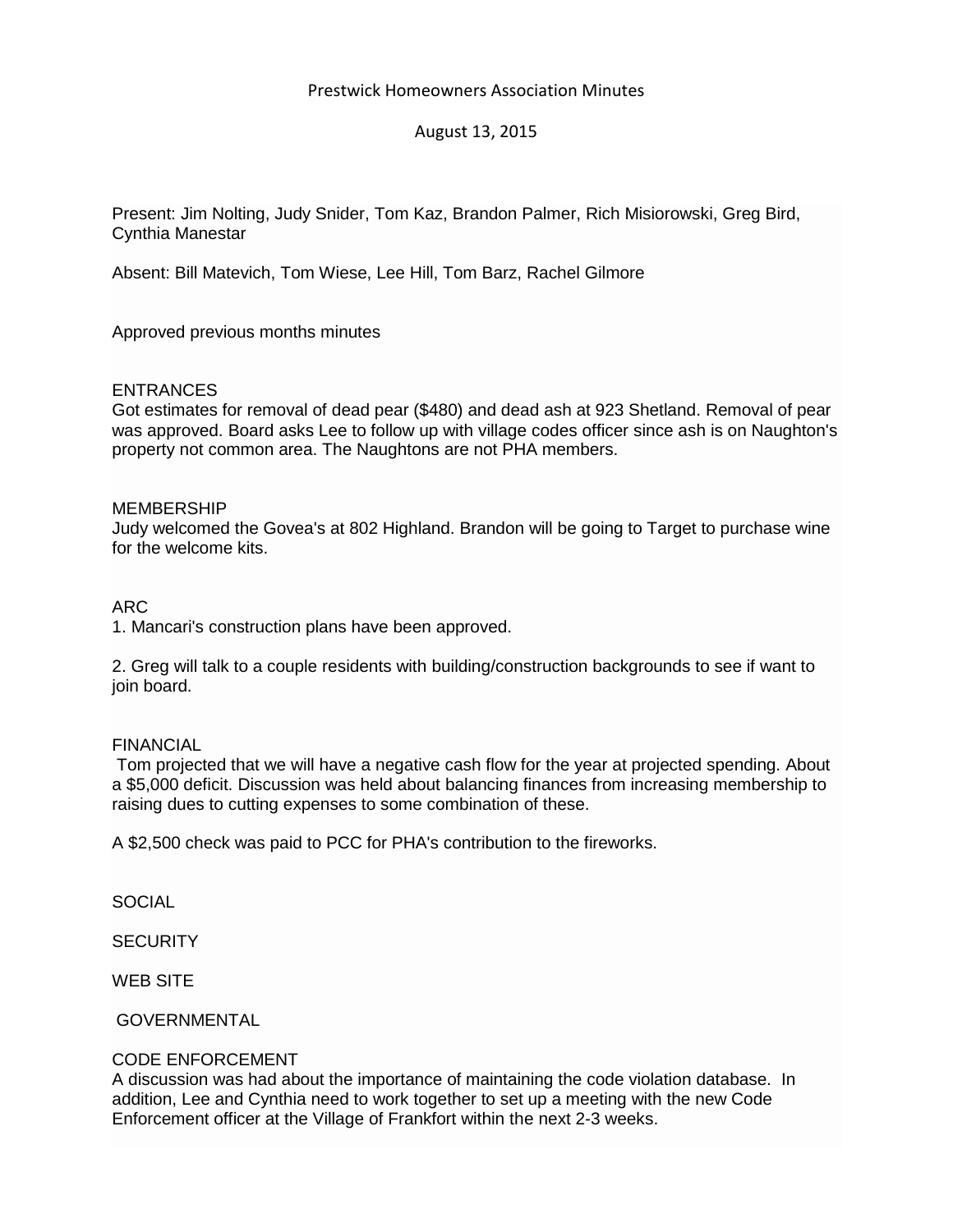# LEGAL

**NEWSLETTER** 

## **OTHER**

---------

Summary of Prestwick Homeowners Board Meeting

Thursday, August 13, 2015

#### Entrances

As always considerable time and money is needed to maintain our entrances. Weeding and removal of dead plantings including trees is ongoing. The entrances are monitored voluntarily by Tom Wiese, a PHA board member. He has also power washed the St. Andrew's entrance stone. The seasonal plantings, maintenance of the sprinkler system, and especially providing the necessary water uses a large portion of our budget.

Timber Lane residents will take advantage of a \$300 matching PHA grant for cul de sac landscaping enhancements in September. We are looking forward to those improvements.

## Architectural Review

In an effort to maintain the integrity of Prestwick, all new homes or changes to existing structures must be submitted and approved by PHA. The current board member heading this committee is moving so PHA is in need of a replacement. Some knowledge of housing codes; perhaps a builder or architect would be helpful. Please contact Brandon Palme[r bap80@aol.com](mailto:bap80@aol.com) for more information.

## **Membership**

A hardy welcome to Michael & Annie Govea: new homeowners and members to PHA.

#### Code Enforcement

We will be meeting with the Village's new code enforcement officer as we continue to address the process of resident notification and violation enforcement.

#### Financial

PHA has held the annual dues at \$100 per household for many years. This year our current expenditures, primarily fireworks, entrances, and printing costs, will total more than our income. Changes must be made to the 2016 budget to correct this negative cash flow. Options include increasing dues, increasing membership, decreasing expenditures, or some combination of these options.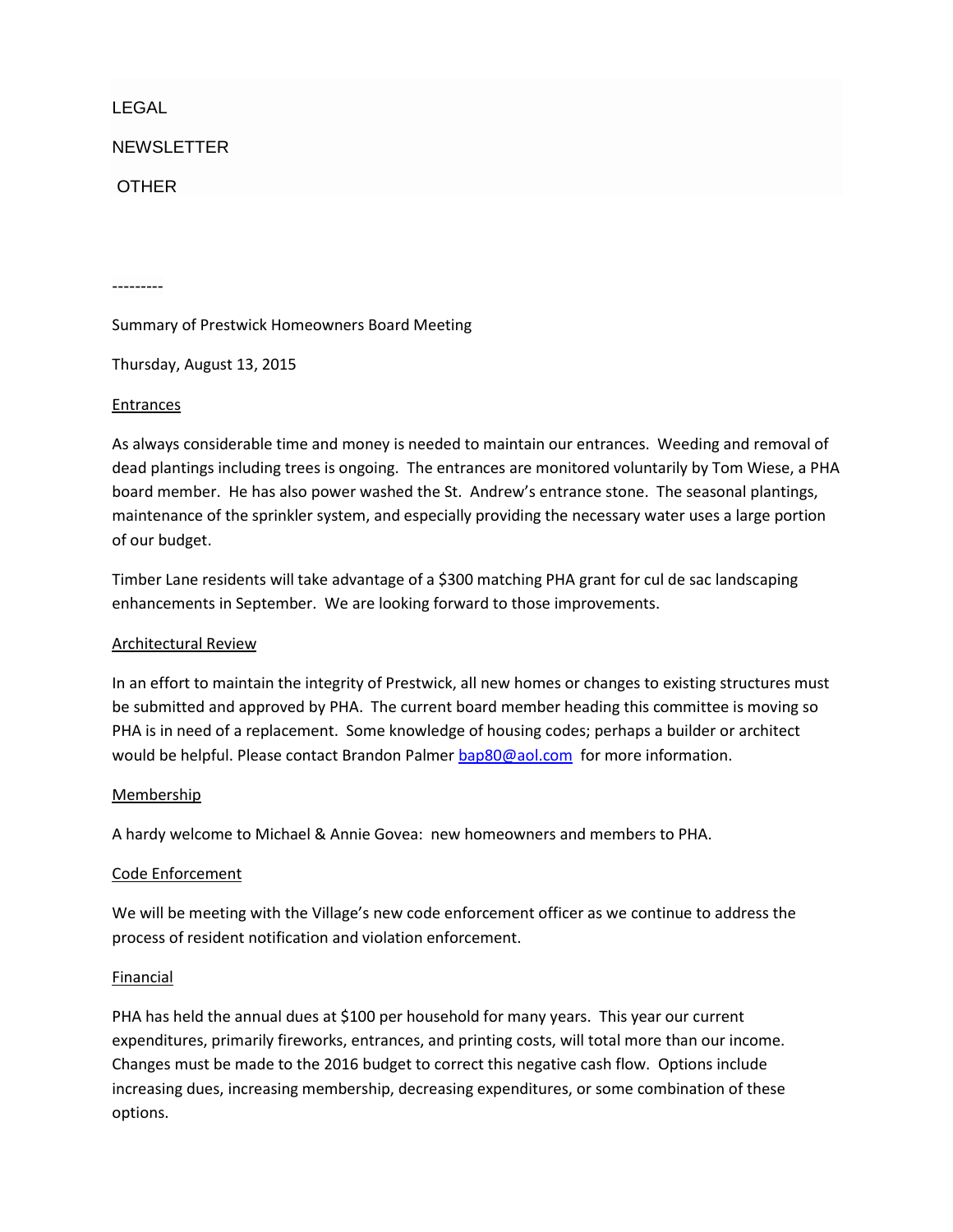PHA is a viable organization that continues to maintain the integrity of Prestwick and even further enhance our neighborhoods. As with the cul de sac project mentioned above, when we all work together, we can make improvements and get the job done. We encourage all of our residents to become proactive. Please consider getting involved and contact any board member via phone or email with your suggestions or comments. Our next board meeting is Thursday, September 10<sup>th</sup> at 7:00pm at Prestwick Country Club. All residents are welcome to attend.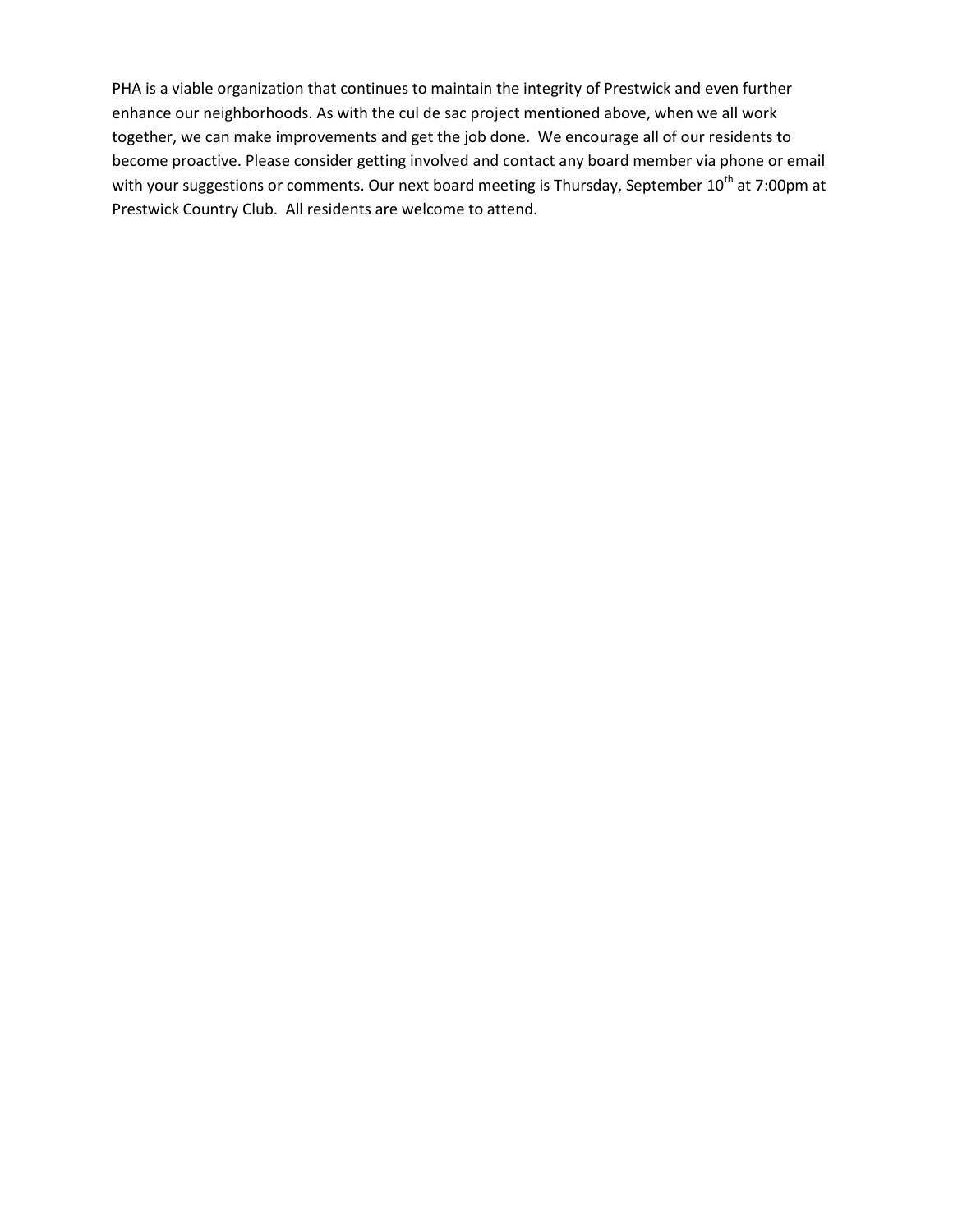# Agenda for the Prestwick Homeowners Association Meeting

September 10, 2015

Welcome to Guests

Approval of Minutes

ENTRANCES

# MEMBERSHIP

1. Discussion of previous PHA meeting summary sent out to residents.

ARC

1. Discussion of potential replacements for Tom B.

FINANCIAL

1. Kaz's report

SOCIAL

**SECURITY**